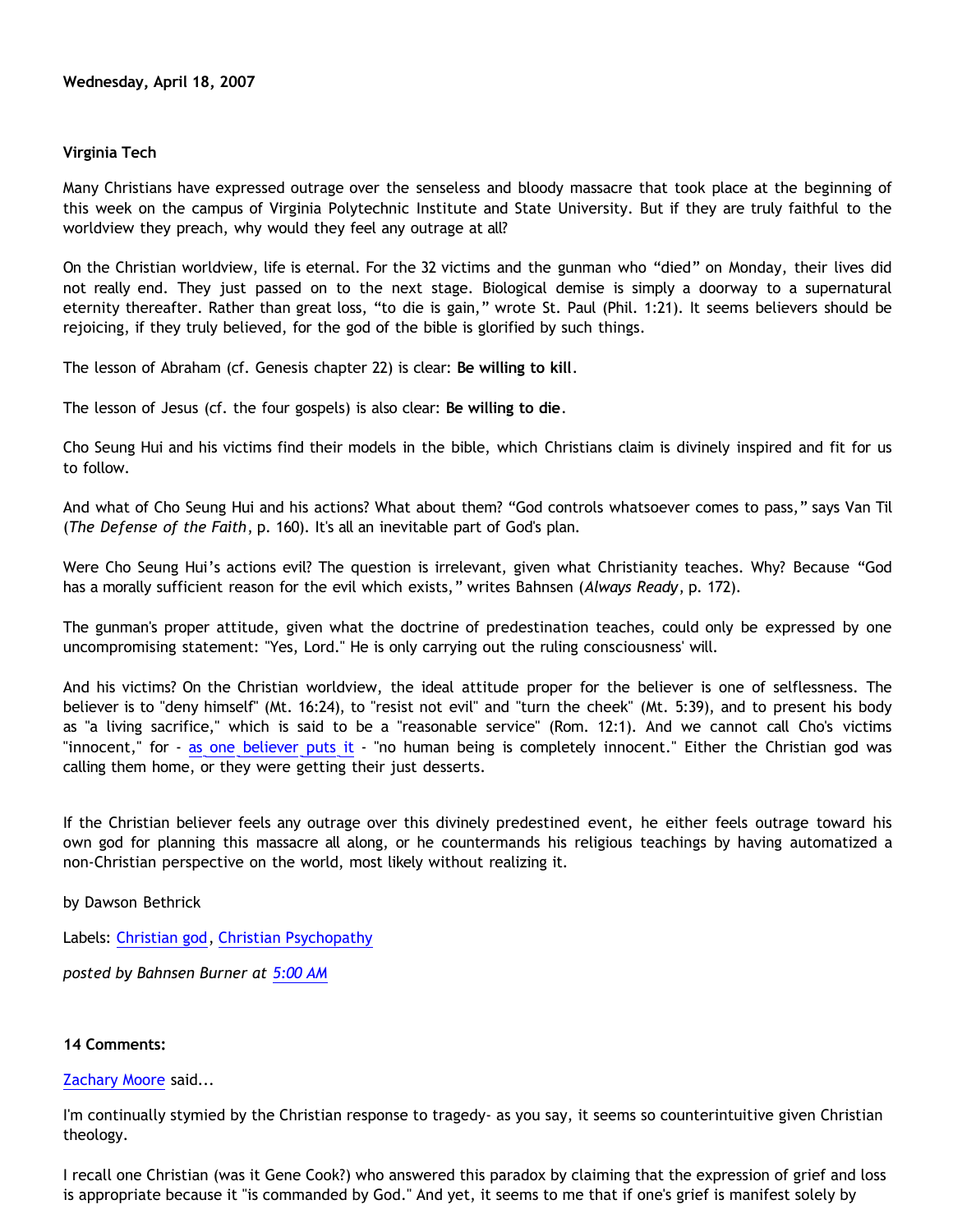divine command, it carries very little meaning.

[April 18, 2007 7:24 AM](http://bahnsenburner.blogspot.com/2007/04/5748825365475358519)

[Aaron Kinney](http://www.blogger.com/profile/12059982934663353474) said...

Once again Dawson, you bring a cold splash of logic onto the faith-based pitchfork and torch brigade. I even touched on this same issue of eternal life in paradise when I wrote an email to Dinesh D'Souza today. It seems that you and I see these tragedies through a very similar eyepiece. :)

Check this out:

<http://goosetheantithesis.blogspot.com/2007/04/dsouza-uses-vt-tragedy-to-assault.html>

[April 18, 2007 3:56 PM](http://bahnsenburner.blogspot.com/2007/04/9123512921111464426)

[Aaron Kinney](http://www.blogger.com/profile/12059982934663353474) said...

Dawson, breaking news!!!!!

Apparently the VT shooter sent NBC a package on the morning of the shooting, and inside the package was an 1800 word essay and 23 videos, in where the shooter rants against rich kids and "discusses religion."

Now whether the kid was pro or anti religion I could not yet find out... but its been stated that he was definitely talking about religion one way or the other.

Im intensely eager to find out what his religious statements were!

[April 18, 2007 4:36 PM](http://bahnsenburner.blogspot.com/2007/04/3557630310811332152)

[Bahnsen Burner](http://www.blogger.com/profile/11030029491768748360) said...

Hi Zach & Aaron,

Thanks for stopping by.

Zach: "I recall one Christian (was it Gene Cook?) who answered this paradox by claiming that the expression of grief and loss is appropriate because it 'is commanded by God'."

This just tells us that he does not own himself. As the song goes, his mind is "for rent, to any god or government." Like something he couldn't care less for, he gave it away to the first thing that came along. Now he has no self. Just as you cannot trust someone who "has a morally sufficient reason" to sanction evil, you cannot trust a person who has no self.

Zach: "And yet, it seems to me that if one's grief is manifest solely by divine command, it carries very little meaning."

It carries no meaning whatsoever. No meaning of value anyway. As an attempt to fake moral outrage in a blatantly perfunctory manner, it simply tells us what he's all about: faking reality. This is to be expected in a duty-based conception of morality.

Aaron: "Apparently the VT shooter sent NBC a package on the morning of the shooting, and inside the package was an 1800 word essay and 23 videos, in where the shooter rants against rich kids and 'discusses religion'."

Yes, I checked out some of the news on this, though scantily due to constraints on my time this evening. He was apparently disillusioned with Christianity, but compared himself to Jesus at several points from what I heard. He was a suffering servant in the making, and - like believers - clearly seemed to think Jesus is real, not merely a [mood](http://bahnsenburner.blogspot.com/2006/06/carr-vs-cole.html). Of course, if he had anything negative to say about Christianity, Christians are going to use this as a "See what happens when people hate God?" ploy. But by doing so, they're ignoring the pressing questions. This is where they start to lump everyone into the same bucket because they're not Christians. Simple guilt by superficial association fallacy. Had the apologists something more substantial than this, we'd likely have seen it by now.

It is gratifying, however, to see total confirmation of my point above when, in response to J. E. Holman's question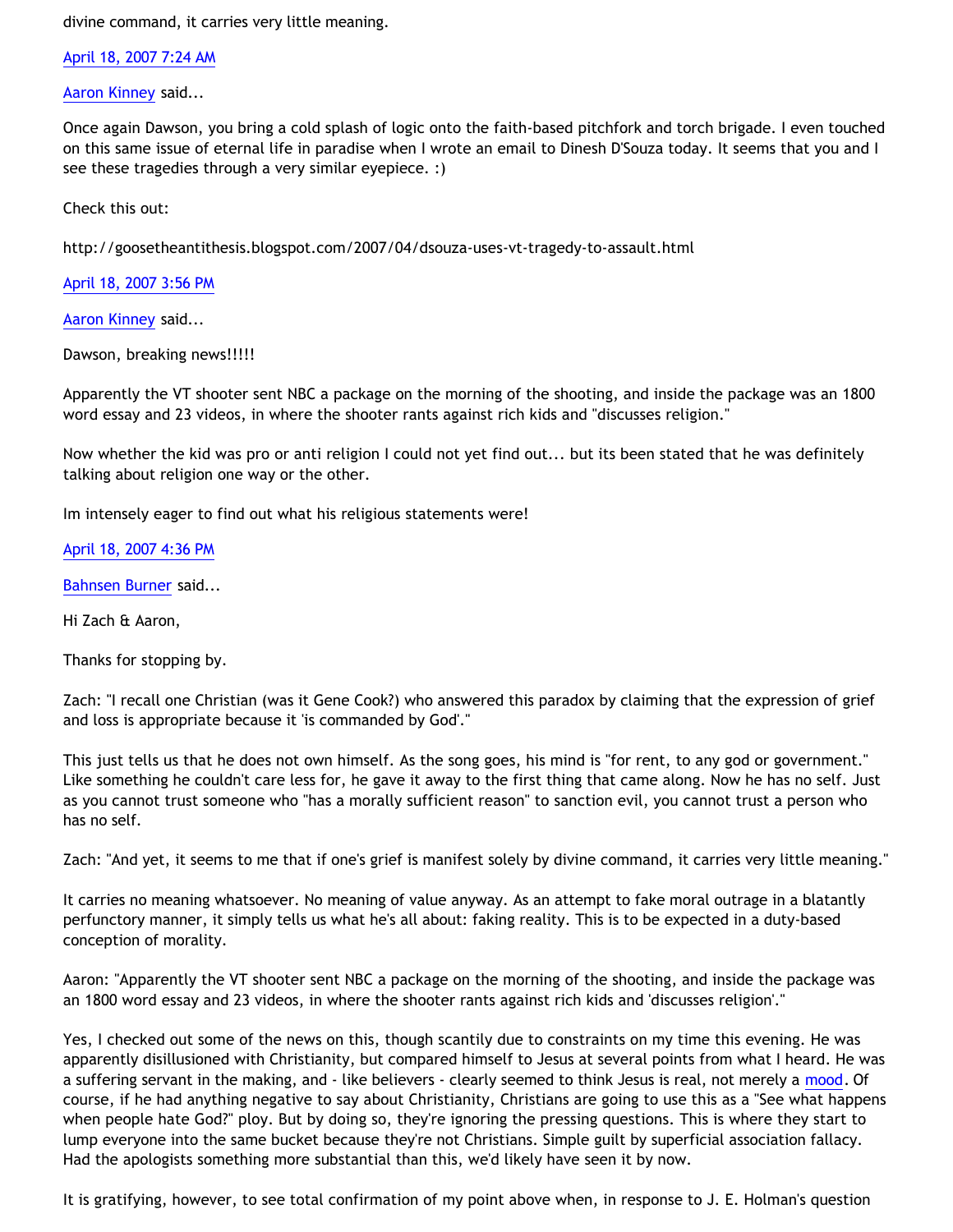"Where is God when terrible things like this happen?", [Paul Manata answers:](http://triablogue.blogspot.com/2007/04/times-like-this.html)

"Controlling all the details of His plan. Holman may not like this, *but God ordained that Seung-Hui would do this*."

Right. On the Christian view, "God controls whatsoever comes to pass." Cho Seung Hui was merely a character in the Immaculate Animation of "God's plan." So what are the Christians all fussing about?

Regards, Dawson

[April 18, 2007 6:37 PM](http://bahnsenburner.blogspot.com/2007/04/2972046802906521329)

[Paul Manata](http://www.blogger.com/profile/10615233201833238198) said...

Dawson,

*"Right. On the Christian view, "God controls whatsoever comes to pass." Cho Seung Hui was merely a character in the Immaculate Animation of "God's plan." So what are the Christians all fussing about?"*

Right, and Dawson is a complete and utter ignoramous, it seems, when ti comes to compatibilism.

Further, Seung-Hui was doing, on Dawsons's theory, what the laws of Momma Nature determined, billions and billions of years ago, he would do.

Nature doesn't care, why is Dawson raising his fist against nature? Why is he trying to assert subjective meaning in the face of a reality with has no meaning?

We are merely characters in the cosmic unfolding of antecedant events which determine the events of today.

So, on the one hand, Dawson's point falls on deaf ears since it rests on ignorance regarding how moral responsibility and freedom are compatible with determinism, and on the other hand, he has the same problem, yet it was an Imperson who orchestrated the events, not a Person, who will use it for good, and give it meaning.

Typical Dawson. He banks on the stupidity of his atheist readers to offer him laudatory priases, but anyone with any philosophical training, at all, laughs at the poor chap... and his minions.

"Go Dawson! Go Dawson! You are so smart. You da man."

[April 20, 2007 9:29 AM](http://bahnsenburner.blogspot.com/2007/04/2052162321429903289)

[Francois Tremblay](http://www.blogger.com/profile/04760072622693359795) said...

Excellent article, as usual. I will post a link to it on goosing.

### [April 20, 2007 3:24 PM](http://bahnsenburner.blogspot.com/2007/04/1550798713427482398)

[JSackey](http://www.blogger.com/profile/09604208085934821426) said...

According to his video rantings, Cho hated Christianity but seemed to think Jesus was a good role-model, and thought of himself as a martyr (along with the two Columbine murder-suiciders)

### [April 20, 2007 5:14 PM](http://bahnsenburner.blogspot.com/2007/04/4877946728504356393)

[JET](http://www.blogger.com/profile/08177947765135734409) said...

I respectfully submit that your comments have been responded to:

apolojet.notsorry.net

[April 21, 2007 2:56 PM](http://bahnsenburner.blogspot.com/2007/04/2461583589905319863)

[Aaron Kinney](http://www.blogger.com/profile/12059982934663353474) said...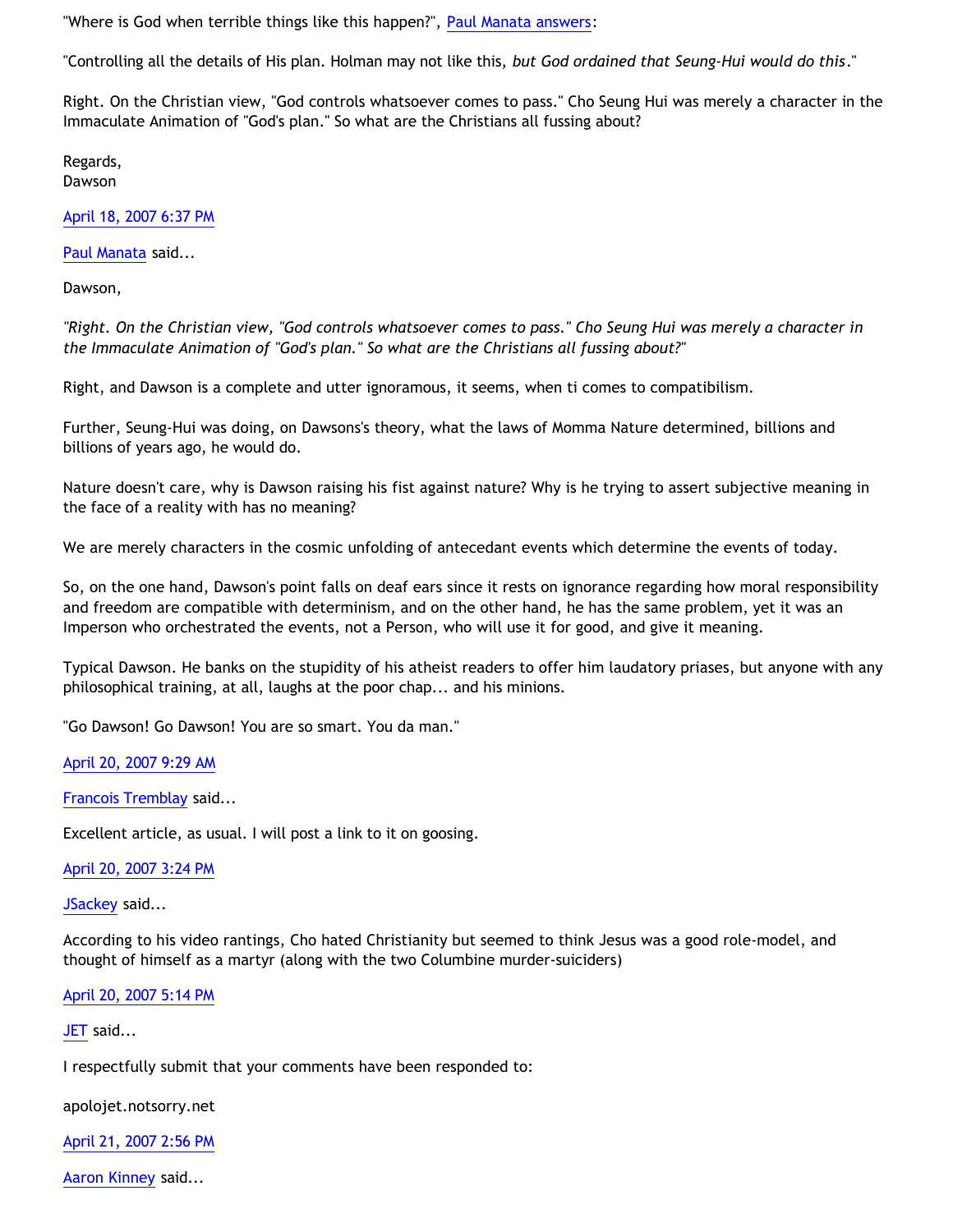Paul, you tool!

*Typical Dawson. He banks on the stupidity of his atheist readers to offer him laudatory priases, but anyone with any philosophical training, at all, laughs at the poor chap... and his minions.*

Maybe that's why people with philosophy training are LESS LIKELY to believe in Christianity than those without philosophy training?

*Nature doesn't care, why is Dawson raising his fist against nature?*

Dawson didn't raise his fist against nature.

*Why is he trying to assert subjective meaning in the face of a reality with has no meaning?*

He is not asserting subjective meaning. He is pointing out consequences of the facts of reality. You are begging the question.

Subjective meaning comes from conscious entities, like God, for example. The Euthyphro dilemma only exposes the hopelessness of your silly attempts to put moral meaning to anything in existence, or to this recent shooting.

Your ridiculous boasts, insults, and projections embarass you so much, and you don't even realize it.

Whether or not "reality" is naturally or consciously created bears not on to whether it has "meaning."

If the universe was godless and always here, why would that make it have no meaning?

On the other end, if a God was always here, why would that make Him have "meaning"? Cause he subjectively and arbitrarily assigns "meaning" to His own existence and that of what He creates?

Give me a break with this non sequitor. You are so fucking desperate to justify your dwindling and shriveling cult, and its plain as day for all to see.

[April 21, 2007 7:01 PM](http://bahnsenburner.blogspot.com/2007/04/5849435463336459315)

[Bahnsen Burner](http://www.blogger.com/profile/11030029491768748360) said...

Hello Paul,

Still on that fiber-deficient diet I see.

It is good that you admit your worldview's commitment to determinism. Many believers have vehemently denied this to me, so it is good that you've at least learned one thing. After all, it is because Christianity affirms a form of determinism that you would want a theory of compatibilism to rationalize its internal contradictions in the first place. So like the Shinkansen, you're right on schedule.

Tell me, Paul, if I drew a cartoon consisting of two characters - Smith and Jones - and in that cartoon I have Smith kill Jones, is Smith guilty of murder? Should I call the local police department and have Smith arrested? What do you think?

Far from being a precondition for moral responsibility, Christianity's determinism is simply an opportunity for excuses. On Christianity's premises, if Smith takes out a gun and shoot Jones, he could simply say that he did what the Christian god had determined he would do from all eternity. With a god that "controls whatsoever comes to pass " and "has a morally sufficient reason" to sanction evil, there's no need for the old "The devil made me do it" defense. Christianity does one better by putting the "God made me do it!" defense firmly in the believer's hands. Now the policeman arresting Smith could similarly claim that he was determined by the Christian god from all eternity to arrest Smith, and is therefore doing so accordingly. The officer's incarceration of Smith is just as much part of "God's plan" as Smith's murder of Jones is. Smith's defense lawyer could likewise claim that he was determined by the Christian god from all eternity to find the legal technicality needed to acquit Smith. Again, it's all part of "God's plan." So again I ask (and no Christian has answered me yet): Why would a Christian feel outrage over any of this, given what his worldview teaches? Blank out.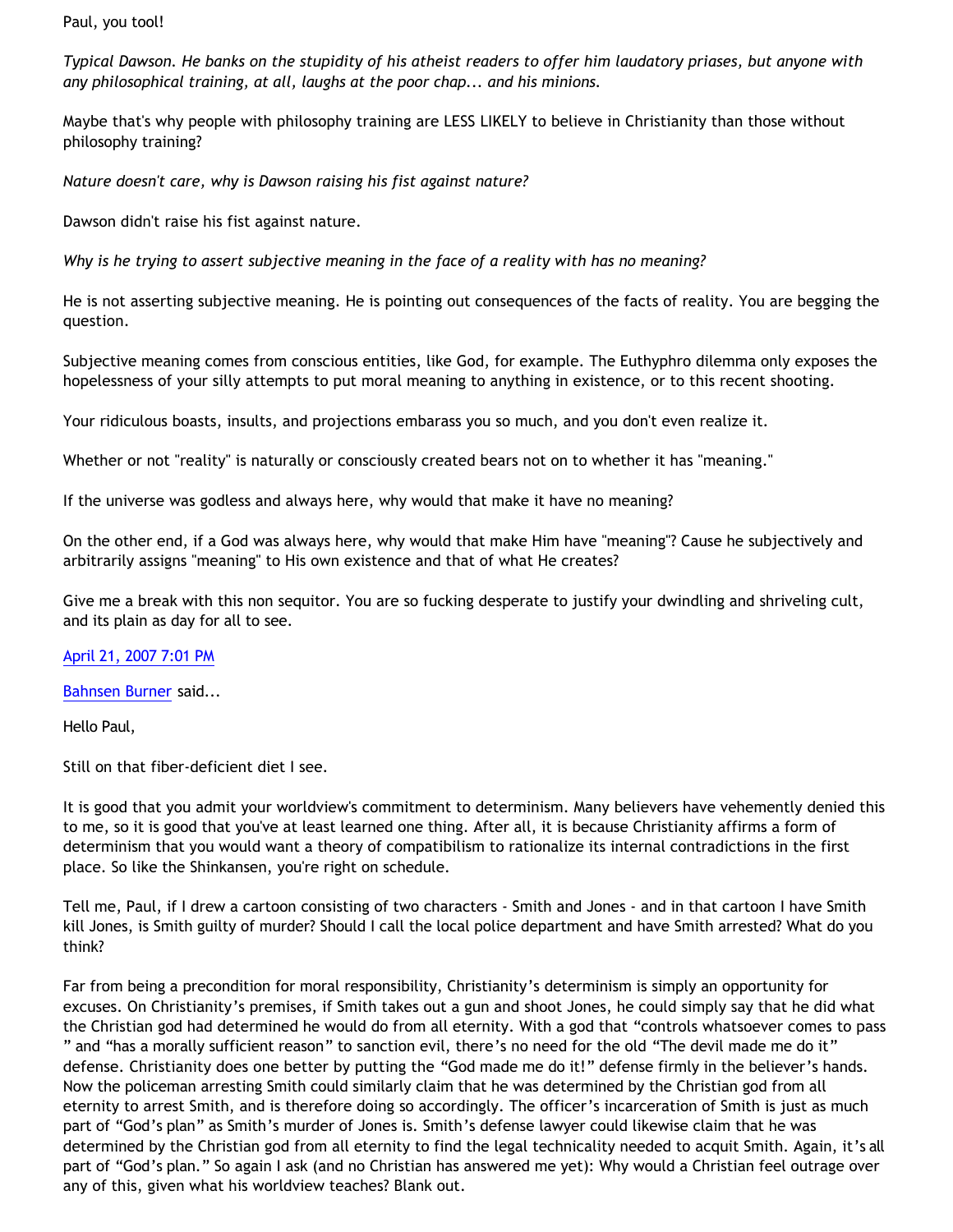As for meaning, this is a property of concepts in my worldview. It is unclear, given your worldview's commitment to the primacy of consciousness, what you might mean by "subjective meaning," how you detect its presence, or what you could possibly have against it (see Aaron's point above). Objective meaning is not a problem for me, for my concepts are formed according to an objective method. Nowhere have you shown that the method by which concepts are formed according to my worldview is not objective, so your accusation that meaning in my worldview is "subjective" is utterly baseless. No wonder you don't even try to argue for it.

Anyway, Paul, in the future, should you decide to post comments on my blog, I welcome this, **SO LONG AS YOU CONTAIN YOURSELF AND BE POLITE**. I have been patient with you more than enough, and I am not going to state this again. Your name-calling is not appreciated, and it only makes you look desperately unprepared for an intellectual exchange. Got it?

Regards, Dawson

# [April 22, 2007 8:01 AM](http://bahnsenburner.blogspot.com/2007/04/7314611344300895325)

[Paul Manata](http://www.blogger.com/profile/10615233201833238198) said...

Hi Dawson,

Before I respond on my blog, I was wondering, in light of the comments you just made, how you interpret Aaron Kinney's comments to me? Are you saying his commments "makes him look desperately unprepared for an intellectual exchange?"

As always, thanks for the help in debunking your own side.

Now, if you don't chastise Aaron then your comments to me make you look insincere. If you do respond, then you've said Aaron appears to not be ready for an intelelctual fight.

Which is it, Dawson?

Oh, and m I to assume that you are going to affirm libertarianism? Are you going to deny that you obey the laws of nature. That you do what you have been predetermied to do? Shall I cast my response having Dawson debating Dennet, Dawkins, Penboom, Frankfurt, et al?

Oh, and given how much you ridicule Christians and their religion, your statements about how to act are nothing but attempts to get cheap points from your readers. Pretending to take the high road.

[April 23, 2007 8:09 PM](http://bahnsenburner.blogspot.com/2007/04/6337937488320829812)

[Paul Manata](http://www.blogger.com/profile/10615233201833238198) said...

Oh, btw, Bethrick's post above is riddles with statements like this:

"This is a truly dumb retort,"

And so I'll assume Bethrick is "unprepared for an intellectual exchange."

Got it?

How many times do I need to do things like this to you Dawson?

[April 23, 2007 8:12 PM](http://bahnsenburner.blogspot.com/2007/04/2361577301584249970)

[Paul Manata](http://www.blogger.com/profile/10615233201833238198) said...

Hi Dawson,

So, is Aaron Kinney "unprepared for an intellectual exchange?"

And, since you resort to "bathroom humor," e.g., "Still on that fiber-deficient diet I see," then are you also